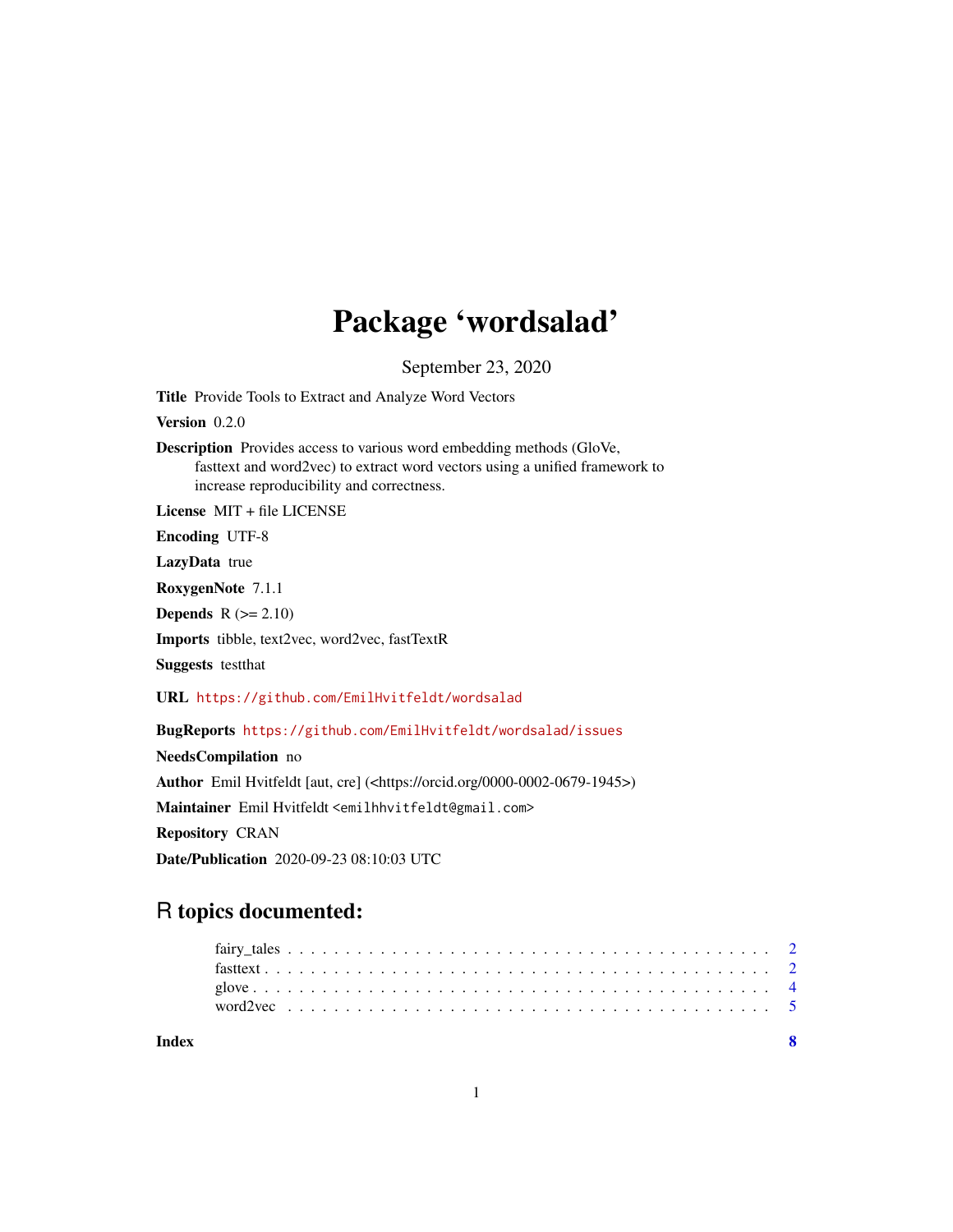# Description

A dataset containing 5 of H.C. andersens fairy tales translated to English. The UTF-8 plain text was sourced from http://www.andersenstories.com/.

#### Usage

fairy\_tales

# Format

A character vector with 5 elements.

# Details

This is not representive of the size needed to generate good word vectors. It is just used for examples.

#### Description

The calculations are done with the fastTextR package.

#### Usage

```
fasttext(
  text,
  tokenizer = text2vec::space_tokenizer,
 dim = 10L,type = c("skip-gram", "cbow"),
 window = 5L,
  loss = "hs",negative = 5L,
 n<sub>iter</sub> = 5L,
 min\_count = 5L,
 threads = 1L,
 composition = c("tibble", "data.frame", "matrix"),
  verbose = FALSE
)
```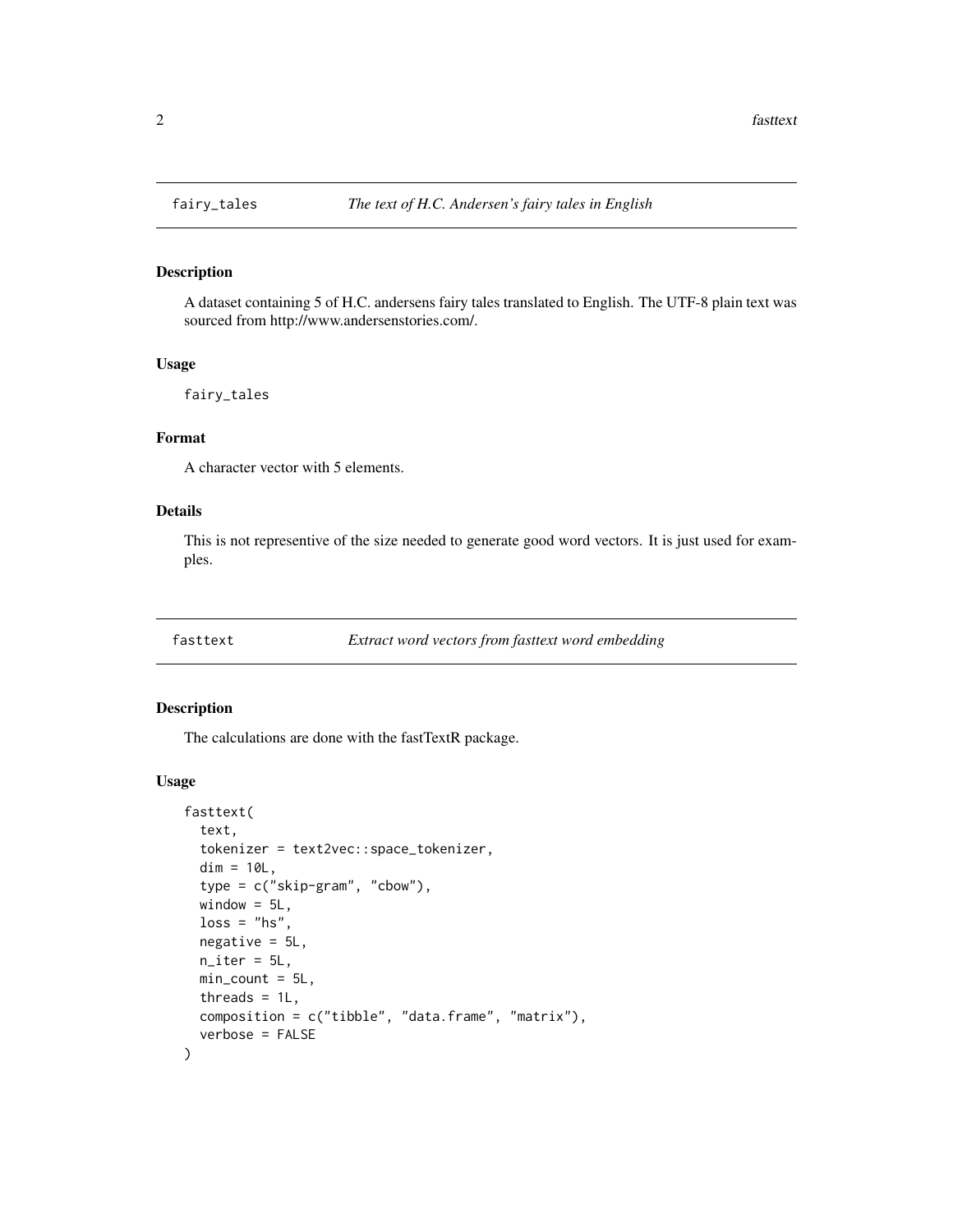#### <span id="page-2-0"></span>fasttext 3

# Arguments

| text         | Character string.                                                                                                                                                                                                                                                                                      |
|--------------|--------------------------------------------------------------------------------------------------------------------------------------------------------------------------------------------------------------------------------------------------------------------------------------------------------|
| tokenizer    | Function, function to perform tokenization. Defaults to text2vec: space_tokenizer.                                                                                                                                                                                                                     |
| dim          | Integer, number of dimension of the resulting word vectors.                                                                                                                                                                                                                                            |
| type         | Character, the type of algorithm to use, either 'cbow' or 'skip-gram'. Defaults<br>to 'skip-gram'.                                                                                                                                                                                                     |
| window       | Integer, skip length between words. Defaults to 5.                                                                                                                                                                                                                                                     |
| loss         | Charcter, choice of loss function must be one of "ns", "hs", or "softmax". See<br>details for more Defaults to "hs".                                                                                                                                                                                   |
| negative     | integer with the number of negative samples. Only used when loss = "ns".                                                                                                                                                                                                                               |
| n_iter       | Integer, number of training iterations. Defaults to 5. numeric $= -1$ defines early<br>stopping strategy. Stop fitting when one of two following conditions will be sat-<br>isfied: (a) passed all iterations (b) cost_previous_iter / cost_current_iter<br>$-1$ < convergence_tol. Defaults to $-1$ . |
| $min\_count$ | Integer, number of times a token should appear to be considered in the model.<br>Defaults to 5.                                                                                                                                                                                                        |
| threads      | number of CPU threads to use. Defaults to 1.                                                                                                                                                                                                                                                           |
| composition  | Character, Either "tibble", "matrix", or "data.frame" for the format out the re-<br>sulting word vectors.                                                                                                                                                                                              |
| verbose      | Logical, controls whether progress is reported as operations are executed.                                                                                                                                                                                                                             |

#### Details

The choice of loss functions are one of:

- "ns" negative sampling
- "hs" hierarchical softmax
- "softmax" full softmax

# Value

A [tibble,](#page-0-0) data.frame or matrix containing the token in the first column and word vectors in the remaining columns.

# Source

<https://fasttext.cc/>

# References

Enriching Word Vectors with Subword Information, 2016, P. Bojanowski, E. Grave, A. Joulin, T. Mikolov.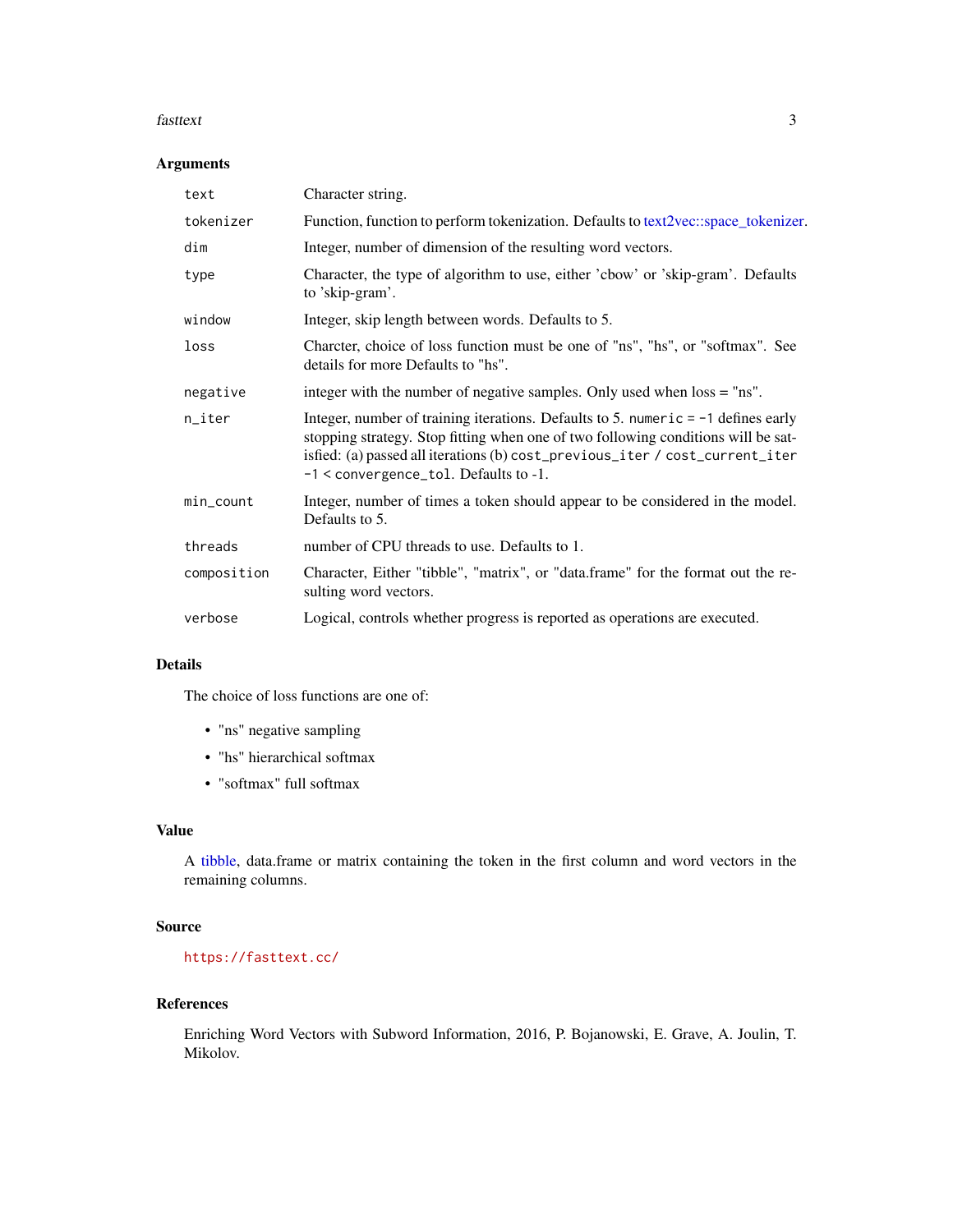# Examples

```
fasttext(fairy_tales, n_iter = 2)
# Custom tokenizer that splits on non-alphanumeric characters
fasttext(fairy_tales,
         n<sub>iter</sub> = 2,
         tokenizer = function(x) strsplit(x, "['[:alnum:]]+"))
```
glove *Extract word vectors from GloVe word embedding*

# Description

The calculations are done with the text2vec package.

# Usage

```
glove(
  text,
  tokenizer = text2vec::space_tokenizer,
 dim = 10L,window = 5L,
 min\_count = 5L,
 n<sub>_iter</sub> = 10L,
 x_max = 10L,
  stopwords = character(),
  convergence_tol = -1,
  threads = 1,
  composition = c("tible", "data-frame", "matrix"),verbose = FALSE
)
```
#### Arguments

| text      | Character string.                                                                               |
|-----------|-------------------------------------------------------------------------------------------------|
| tokenizer | Function, function to perform tokenization. Defaults to text2vec: space_tokenizer.              |
| dim       | Integer, number of dimension of the resulting word vectors.                                     |
| window    | Integer, skip length between words. Defaults to 5.                                              |
| min_count | Integer, number of times a token should appear to be considered in the model.<br>Defaults to 5. |
| $n$ _iter | Integer, number of training iterations. Defaults to 10.                                         |
| $x_{max}$ | Integer, maximum number of co-occurrences to use in the weighting function.<br>Defaults to 10.  |
| stopwords | Character, a vector of stop words to exclude from training.                                     |

<span id="page-3-0"></span>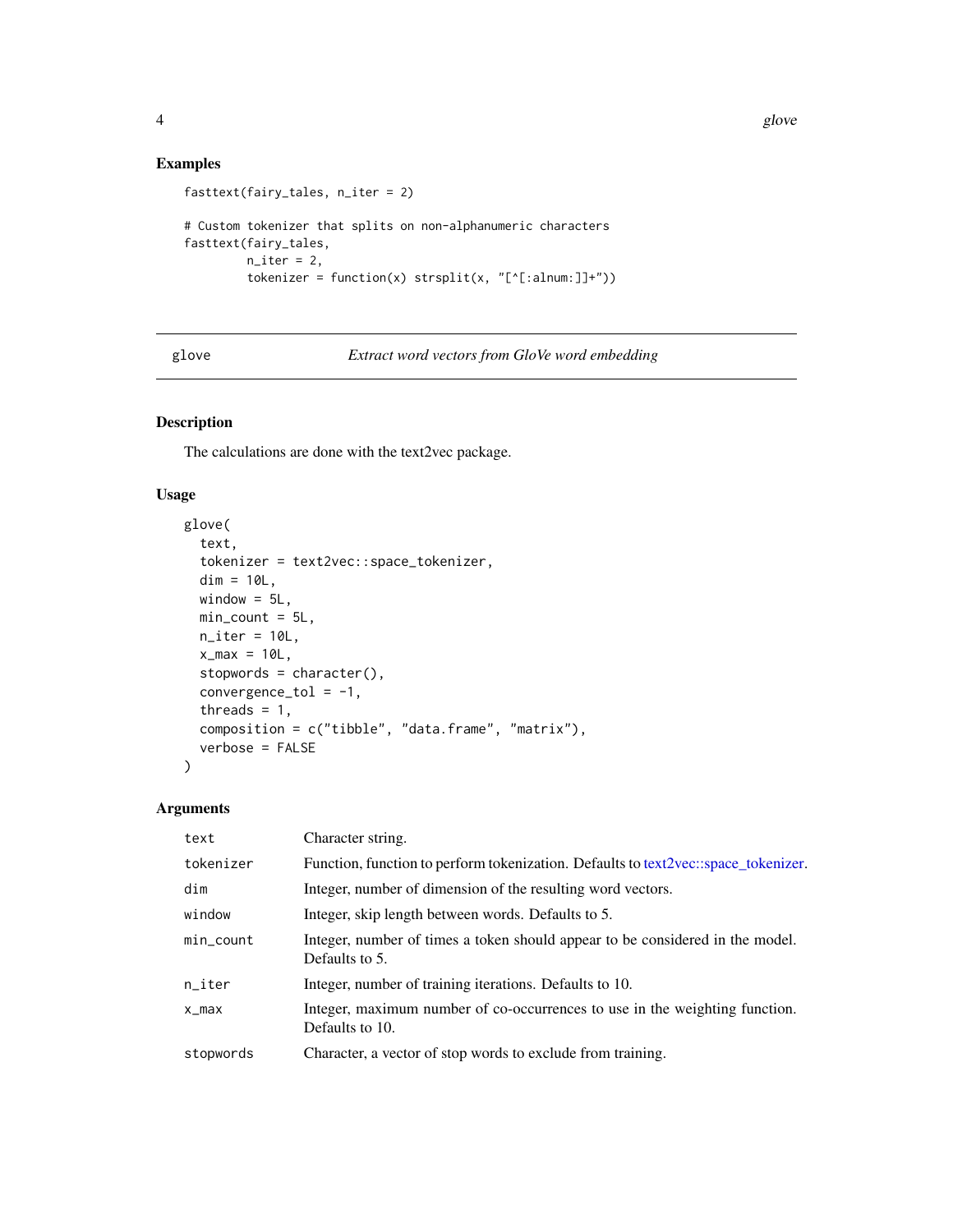#### <span id="page-4-0"></span>word2vec 5

| convergence_tol |                                                                                                                                                                                                                                                                                                    |
|-----------------|----------------------------------------------------------------------------------------------------------------------------------------------------------------------------------------------------------------------------------------------------------------------------------------------------|
|                 | Numeric, value determining the convergence criteria. numeric $= -1$ defines<br>early stopping strategy. Stop fitting when one of two following conditions will<br>be satisfied: (a) passed all iterations (b) cost_previous_iter / cost_current_iter<br>$-1$ < convergence tol. Defaults to $-1$ . |
| threads         | number of CPU threads to use. Defaults to 1.                                                                                                                                                                                                                                                       |
| composition     | Character, Either "tibble", "matrix", or "data.frame" for the format out the re-<br>sulting word vectors.                                                                                                                                                                                          |
| verbose         | Logical, controls whether progress is reported as operations are executed.                                                                                                                                                                                                                         |

## Value

A [tibble,](#page-0-0) data.frame or matrix containing the token in the first column and word vectors in the remaining columns.

#### Source

<https://nlp.stanford.edu/projects/glove/>

# References

Jeffrey Pennington, Richard Socher, and Christopher D. Manning. 2014. GloVe: Global Vectors for Word Representation.

#### Examples

glove(fairy\_tales, x\_max = 5)

word2vec *Extract word vectors from word2vec word embedding*

# Description

The calculations are done with the word2vec package.

## Usage

```
word2vec(
  text,
  tokenizer = text2vec::space_tokenizer,
  dim = 50,
  type = c("cbow", "skip-gram"),
  window = 5L,
  min\_count = 5L,
  loss = c("ns", "hs"),negative = 5L,
  n<sub>_iter</sub> = 5L,
```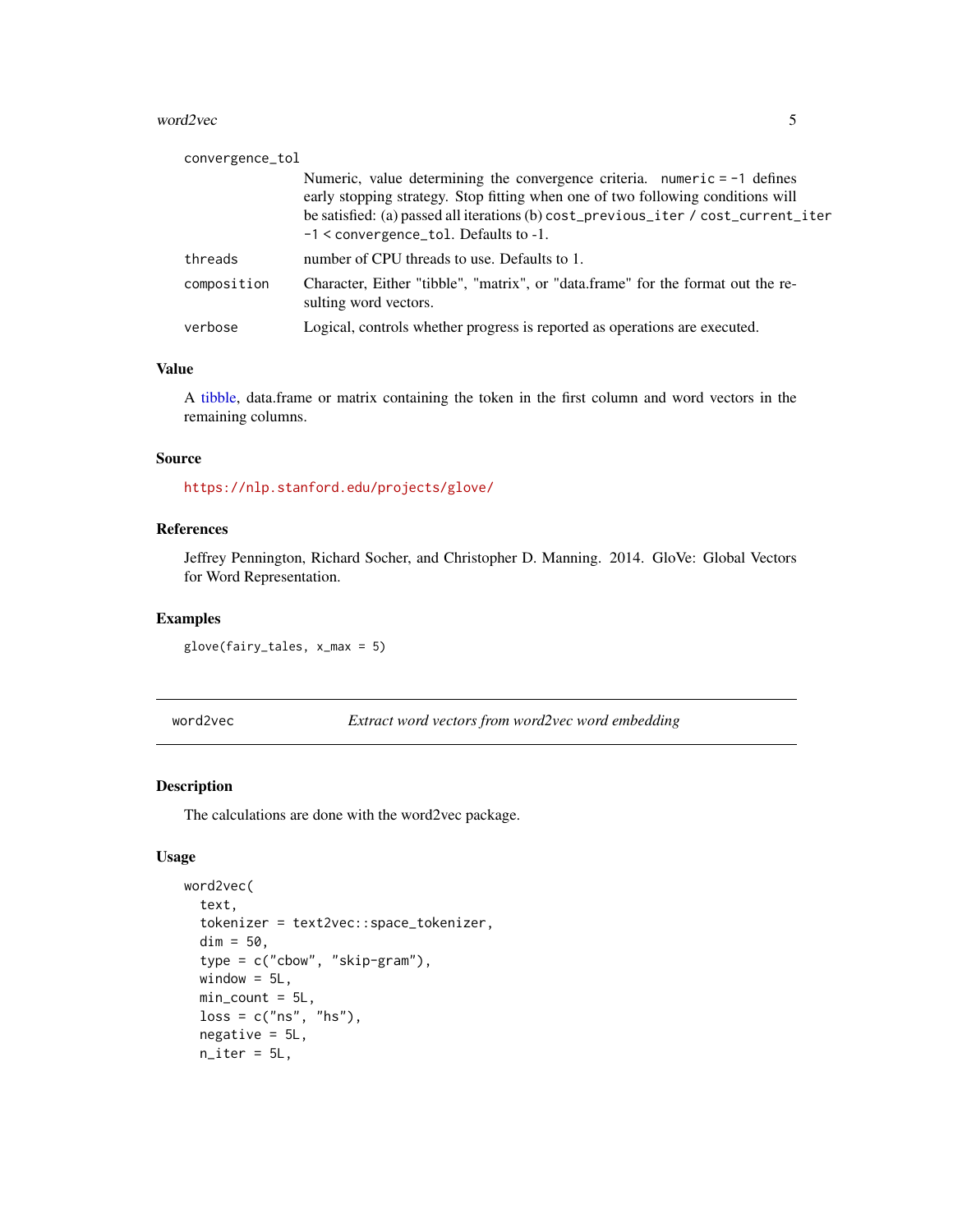#### 6 word2vec

```
lr = 0.05,sample = 0.001,stopwords = character(),
 threads = 1L,
 collapse_character = "\t",
 composition = c("tibble", "data.frame", "matrix")
)
```
#### Arguments

| text               | Character string.                                                                                                                               |
|--------------------|-------------------------------------------------------------------------------------------------------------------------------------------------|
| tokenizer          | Function, function to perform tokenization. Defaults to text2vec: space_tokenizer.                                                              |
| dim                | dimension of the word vectors. Defaults to 50.                                                                                                  |
| type               | the type of algorithm to use, either 'cbow' or 'skip-gram'. Defaults to 'cbow'                                                                  |
| window             | skip length between words. Defaults to 5.                                                                                                       |
| min_count          | integer indicating the number of time a word should occur to be considered as<br>part of the training vocabulary. Defaults to 5.                |
| loss               | Charcter, choice of loss function must be one of "ns" or "hs". See detauls for<br>more Defaults to "ns".                                        |
| negative           | integer with the number of negative samples. Only used in case hs is set to<br><b>FALSE</b>                                                     |
| n_iter             | Integer, number of training iterations. Defaults to 5.                                                                                          |
| lr                 | initial learning rate also known as alpha. Defaults to 0.05                                                                                     |
| sample             | threshold for occurrence of words. Defaults to 0.001                                                                                            |
| stopwords          | a character vector of stopwords to exclude from training                                                                                        |
| threads            | number of CPU threads to use. Defaults to 1.                                                                                                    |
| collapse_character |                                                                                                                                                 |
|                    | Character vector with length 1. Character used to glue together tokens after<br>tokenizing. See details for more information. Defaults to "\t". |
| composition        | Character, Either "tibble", "matrix", or "data.frame" for the format out the re-<br>sulting word vectors.                                       |

# Details

A trade-off have been made to allow for an arbitrary tokenizing function. The text is first passed through the tokenizer. Then it is being collapsed back together into strings using collapse\_character as the separator. You need to pick collapse\_character to be a character that will not appear in any of the tokens after tokenizing is done. The default value is a "tab" character. If you pick a character that is present in the tokens then those words will be split.

The choice of loss functions are one of:

- "ns" negative sampling
- "hs" hierarchical softmax

<span id="page-5-0"></span>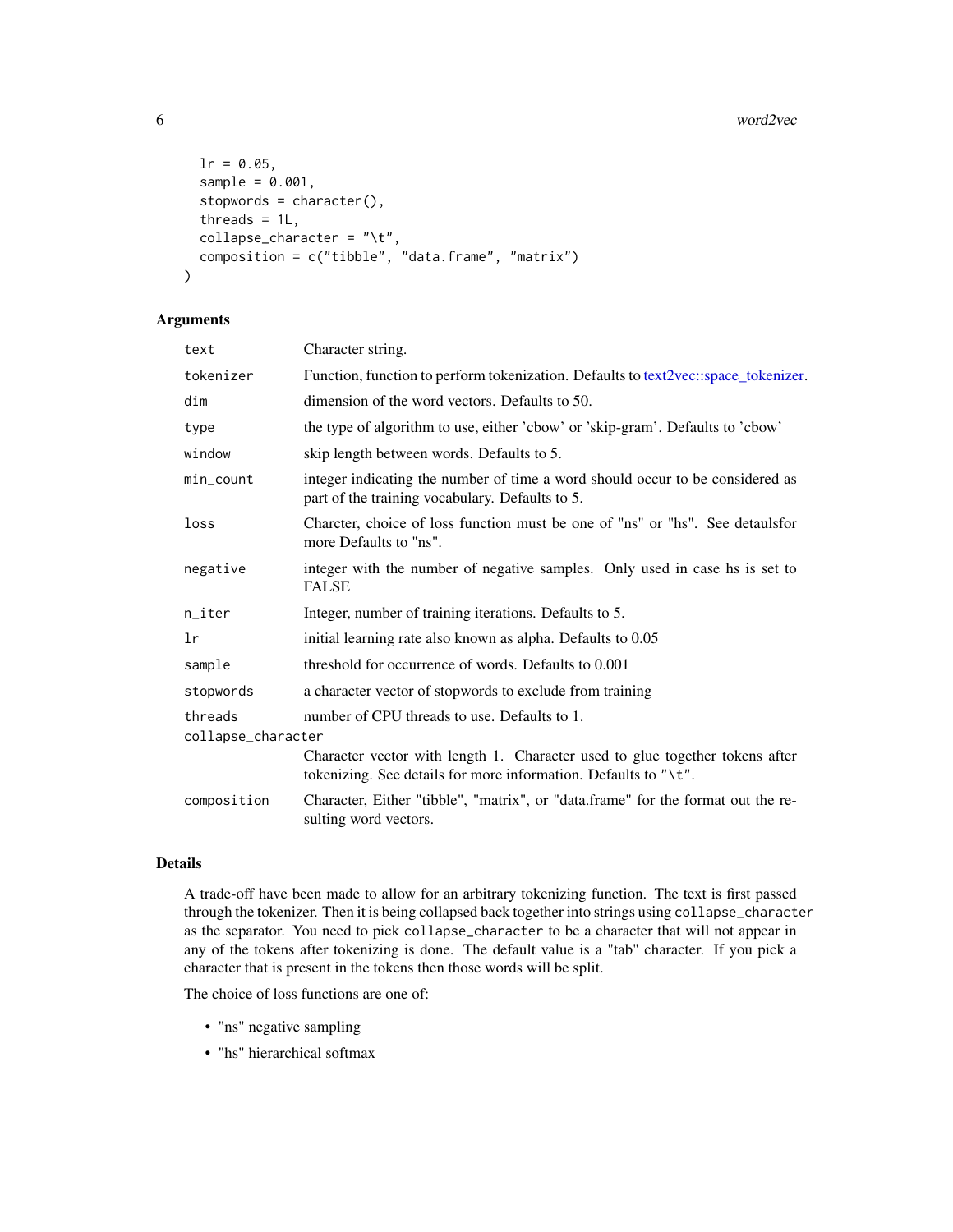#### <span id="page-6-0"></span>word2vec 7

# Value

A [tibble,](#page-0-0) data.frame or matrix containing the token in the first column and word vectors in the remaining columns.

#### Source

[https://papers.nips.cc/paper/5021-distributed-representations-of-words-and-phra](https://papers.nips.cc/paper/5021-distributed-representations-of-words-and-phrases-and-their-compositionality.pdf)ses-and-their-compo [pdf](https://papers.nips.cc/paper/5021-distributed-representations-of-words-and-phrases-and-their-compositionality.pdf)

# References

Mikolov, Tomas and Sutskever, Ilya and Chen, Kai and Corrado, Greg S and Dean, Jeff. 2013. Distributed Representations of Words and Phrases and their Compositionality

#### Examples

```
word2vec(fairy_tales)
```

```
# Custom tokenizer that splits on non-alphanumeric characters
word2vec(fairy_tales, tokenizer = function(x) strsplit(x, "[^[:alnum:]]+"))
```